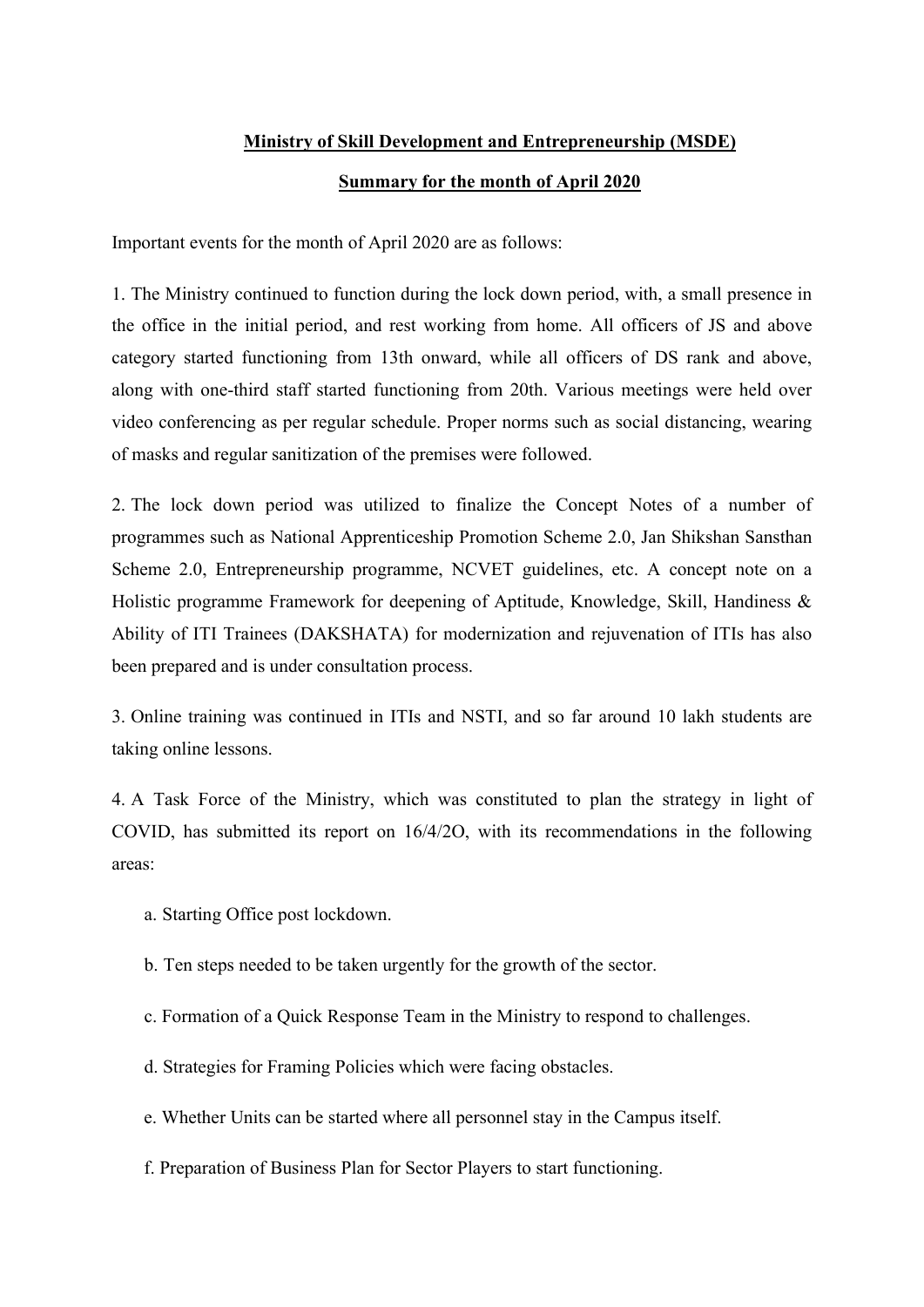g. Steps that Ministries can take for encouraging Make in India and to secure and increase India's share in World exports.

5. Ministry prepared an action plan for taking up specific skilling activities in light of COVID and made a presentation in PMO, in which the Principal Secretary, Principal Advisor and the Advisors participated, along with CEO, NITI Aayog and other officials of PMO. Consequent to this a proposal of Rs 1550 crores, for carrying out three activities was sent to PMO for inclusion in special package.

6. While the Ministry had made available all campuses of NSTI/ ITI for isolation/ quarantine facilities, as per reports received so far, 12 NSTI/ ITI buildings have been requisitioned by the District Authorities in light of CORONA. Similarly PMKVY training partners have also provided their premises for such facilities, including for a temporary hospital.

7. Institutions under MSDE ecosystem have been active in manufacture of masks and hand sanitizers. While the JSSs have so far made more than 16 lakh masks, the ITI system has built more than 7 lakh masks.

8. Many of the ITIs/ NSTI have indulged in innovative design and manufacturing to assist the fight against COVID. Some of them are:

- i) Service robot and telepresentation robot by ITI Cuttack.
- ii) Hands free, walk in mass collection of samples for COVID testing by ITI Cuttack.
- iii)Govt ITI Berhampur, Odisha designed and developed "Aerosol Box" which tightly shields health care providers face from patient's face.
- iv)NSTI Ludhiana has prepared an Aero Blaster Machine and handed it over to District Administration for sanitizing the city.
- v) NSTI Mumbai developed pedal based (hands free) hand sanitizing system and installed in local police station.

9. A final demonstration of the portal on Skill Management Information System (SMIS) was held on 3O/4/2020, under which data of around a crore skilled workers, competency wise and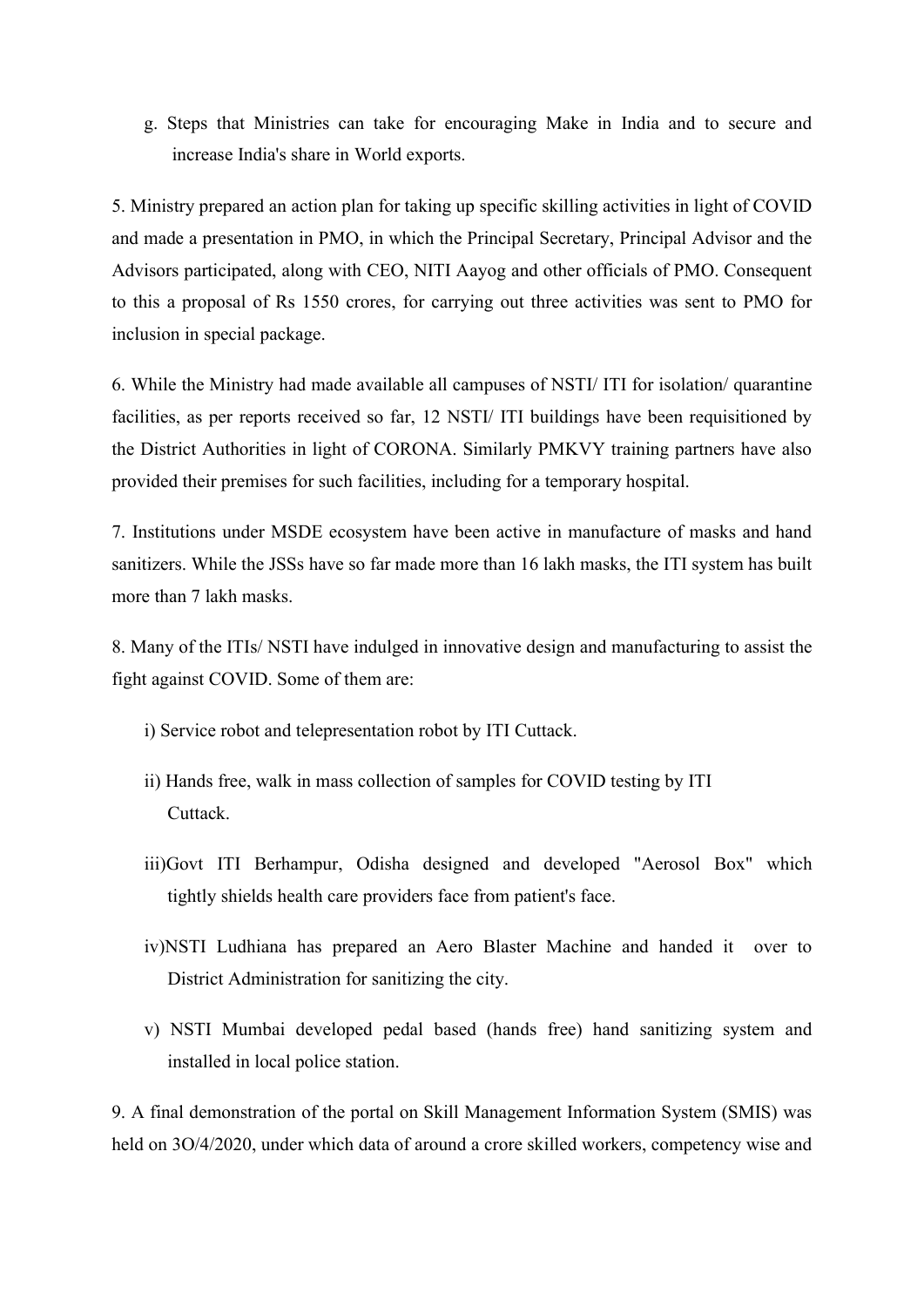location wise, would be provided to employers at the click of the mouse. The portal is likely to be launched in June 2020.

10. Under the SANKALP scheme, all India capacity building training was conducted for officials of State Skill Development Mission on 29th April 2020, through Video Conferencing.

11. Under the STRIVE scheme, 6 ITIs signed a tripartite agreement for participating in the programme, taking the total number of such ITIs to 250. The draft Recruitment, Training and Career Progression Policy document for Craft instructors/Trainers of Industrial Training Institutes (ITIs) was also prepared and shared for consultation in this period. A videoconference meeting with World Bank Team was held on 15th April 2020 to discuss on way forward on restructuring of STRIVE in wake of COVID 19.

12. Hon'ble Minister and Secretary interacted through video conferencing with select ITIs and JSSes to review their work and assess the activities undertaken by them during lockdown.

13. Jan Shikshan Sansthan (JSS) Scheme, which was coming to a close on 31.3.2020, was given extension till 31.3.2021 or till date the recommendations of 15th Finance Commission come into effect or till further orders, whichever is earlier.

14. A meeting was held with Secretary WCD, and CEO, NSDC over Video Conferencing, to take up skilling initiatives for that Ministry, preferably on a digital platform.

15. As per directions of Department of Expenditure, the expenditure for month of April was maintained at 5%. Further, detail quarterly limits for each head of expenditure has been fixed, so as to retain the overall expenditure at 15% for the first quarter.

\*\*\*\*\*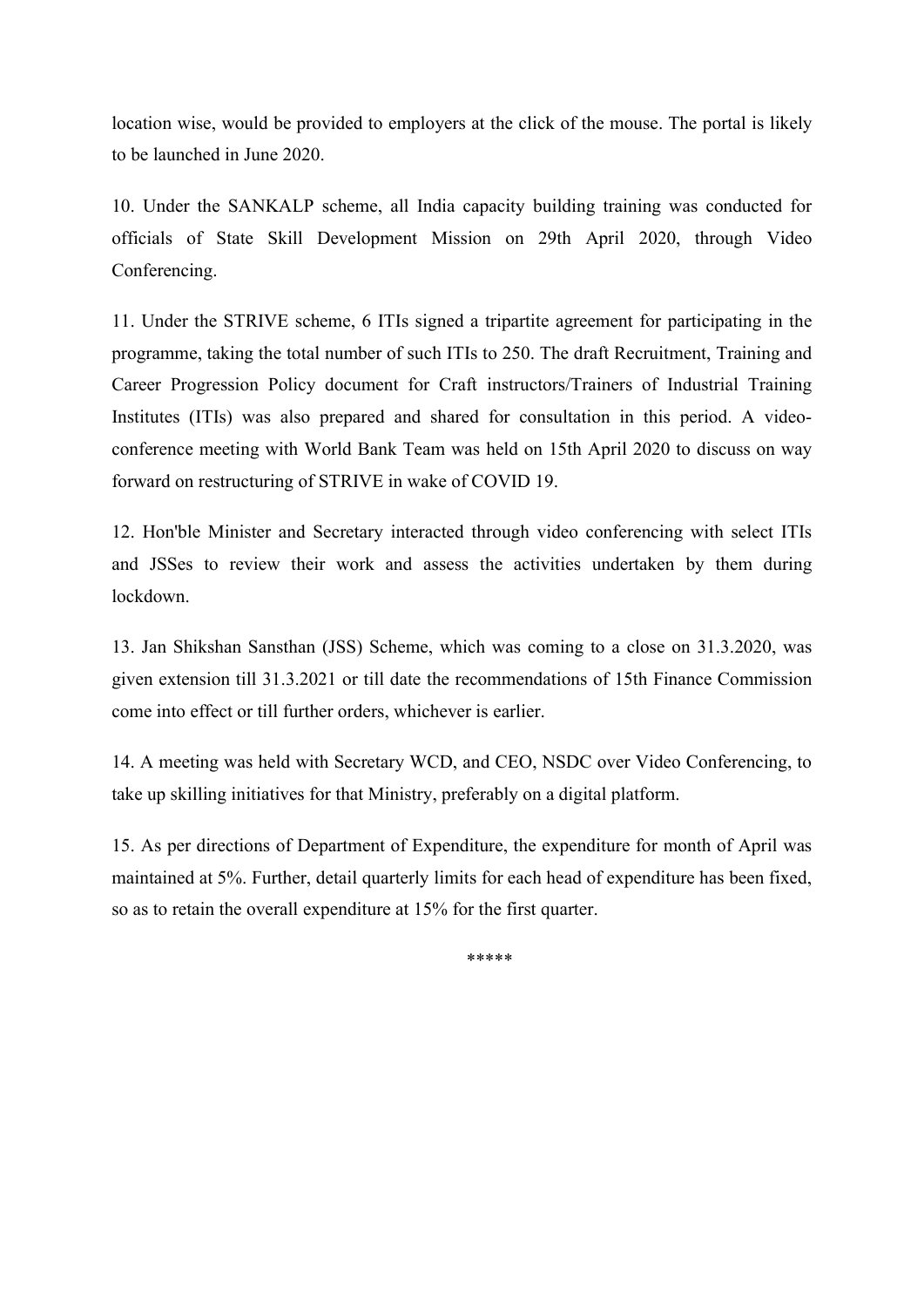## <u>कौशल विकास और उदयमशीलता मंत्रालय (एमएसडीई)</u> अĤैल 2020 माह का माͧसक सारांश

अप्रैल 2020 माह के महत्वपूर्ण कार्यक्रम निम्नलिखित है:

1. इसमंत्रालय ने लॉकडाउन अवधि के दौरान कार्य करनाजारी रखा, प्रारंभिक अवधि में कार्यालय में कर्मचारियों की उपस्थिति कम राखी गई तथा शेष कर्मचारियों ने घर पर रहकर काम करना जारी रखा। संयुक्त सचिव और उससे ऊपर की श्रेणी के सभी अधिकारियों ने लॉकडाउन के 13वें दिन से तथा उप-सचिव और उससे ऊपर की श्रेणी के सभी अधिकारियों ने एक-तिहाई कर्मचारियों के साथ लॉकडान के 20 वें दिन से काम करना शुरू कर दिया था। नियमित अनुसूचीके अनुसार वीडियो कांफ्रेसिंग के माध्यम से विभिन्न बैठकें आयोजित की गई। सोशल डिस्टेंसिंग. मास्क पहनने और कार्यालयपरिसर कीनियमित स्वच्छता जैसे उचित मानदंडों का पालन किया गया।

2. लॉकडाउन अवधि का उपयोग करते हुए राष्ट्रीय शिक्षुता संवर्धन स्कीम 2.0, जन शिक्षण संस्थान स्कीम 2.0, उदयमशीलता कार्यक्रम, एनसीवीईटी दिशा-निर्देशों आदि जैसे अनेक कार्क्रमों से संबंधित कई अवधारणा नोट को अंतिम रूप दिया गया। आईटीआई के आध्निकीकरण और कायाकल्प के लिए आईटीआई शिक्षुओं की अभिक्षमता, ज्ञान, कौशल, हैण्डीनेस और क्षमता को गहन करने के लिएसमग्र कार्यक्रम ढाँचे(दक्षता)पर एक अवधारणा नोट भी तैयार किया गया है और इस पर परामर्श चल रहा है।

3. आईटीआई और एनएसटीआई में ऑनलाइन प्रशिक्षण जारी रखा गया, और अब तक लगभग 10 लाख छात्र ऑनलाइन शिक्षा ले रहे हैं।

4. मंत्रालय का एक कार्यबल,जिसका गठन कोविड को ध्यान में रखते हुए रणनीतिक योजना बनाने के लिए किया गया था, ने अपनी रिपोर्ट दिनांक 16.04.20 को अपनी सिफारिशों सहित प्रस्तुत करदीहै जो निम्नलिखित है:

- क. लॉकडाउन के पश्चात कार्यालय को प्रारंभ करना।
- ख. क्षेत्र की वृद्धि के लिए तत्कालिक रूप से 10 कदम उठाने की आवश्यकता है।
- ग. चुनौतियों का सामना करने के लिए त्वरित प्रतिक्रिया दल का गठन।
- घ. उननीतियों को तैयार करने के लिए रणनीतियां जिनमेंबाधा उत्पन्न हो गई थी।
- ङ. उनइकाईयों को शुरू कियाजा सकताहै, जिनकेसभी कर्मी परिसर में ही रहते हैं।
- च. कार्य प्रारंभ करने के लिए सेक्टर प्लेयर्स हेत् व्यापारिक योजना तैयार करना।
- छ. ऐसे उपाय जो मंत्रालय में मेक-इन-इंडिया को प्रोत्साहित करने तथा विश्व निर्यात में भारत के हिस्से को सुरक्षित करने और बढ़ाने के लिए किए जा सकते हैं।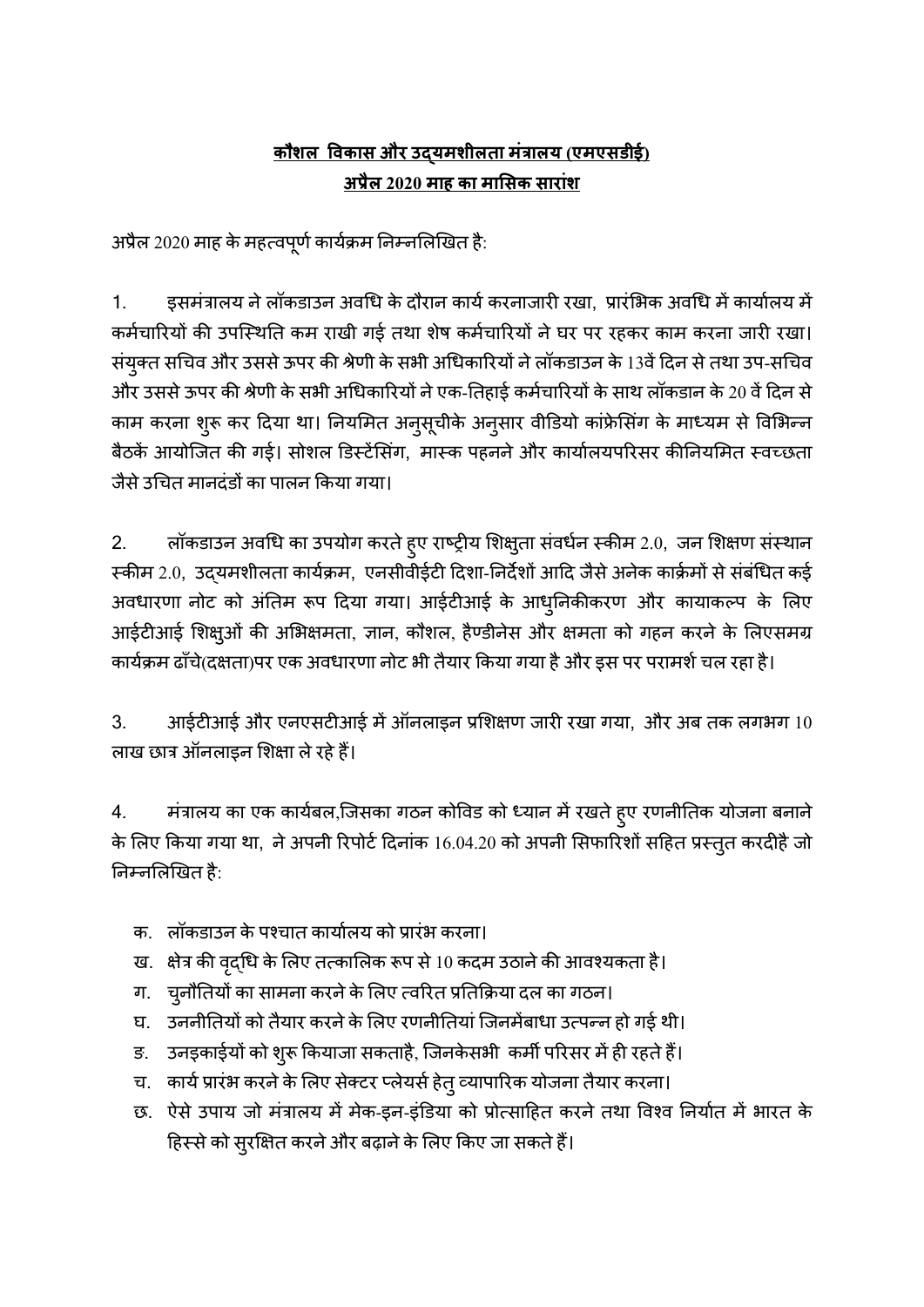5. मंत्रालय ने कोविड के मद्देनजर, विशिष्ट कुशल गतिविधियां करने हेतु एक कार्ययोजना तैयार की और प्रधानमंत्री कार्यालय में एक प्रस्तुतीकरण दिया, जिसमें प्रधान सचिव, प्रधान सलाहकारों सहित नीति आयोग के सीईओ और प्रधानमंत्री कार्यालय के अन्य अधिकारियों ने भी भाग लिया। 1550 करोड़ रुपए के इस प्रस्ताव के परिणामस्वरूप, तीन गतिविधियों को विशेष पैकेज में शामिल करने हेतु प्रधानमंत्री काया[लय को भेजा गया।

6. मंत्रालय ने एनएसटीआई/आईटीआई के सभी परिसरों को आईसोलेशन/क्वारनटाईन की स्विधाओं के लिए उपलब्ध कराया, जबकिअब तक प्राप्त रिपोर्टों के अनुसार, कोरोना के मद्देनजर जिला अधिकारियों दवारा12 एनएसटीआई/आईटीआई भवनों की मांग की गई थी। इसी प्रकार, पीएमकेवीवाई के प्रशिक्षण भागीदारों ने भी इस तरह की सुविधाओं के लिए अपना परिसर उपलब्ध कराया है, जिसमें एक अस्थायी अस्पताल भी शामिल है।

7. एमएसडीई इकोसिस्टम के अंतर्गत, संस्थाएं मॉस्क और हैंड सेनिटाइजर के निर्माण में सक्रिय है। जेएसएस ने अब तक 16 लाख से अधिक मास्क बनाएं है, जबकि आईटीआई तंत्रने 7 लाख से अधिक मास्क तैयार किए हैं।

8. कोविड के खिलाफ लड़ाई में सहायता करने हेतु नवोन्मेषी निर्माण तथा विनिर्माण में कई आईटीआई/एनएसटीआई संलग्नहैं। उनमें से कुछ निम्नलिखित हैं:

- (i) आईटीआई, कटक दवारा रोबोट सेवा तथा टेलिप्रेजेन्टेशन रोबोट।
- (ii) आईटीआई, कटक द्वारा कोविड परीक्षण के लिए नमूनों का हैंड्स-फ्री, वॉक-इन मास कलैक्शन।
- (iii) सरकारी आईटीआई बेरहामपुर, ओडिशा ने 'एयरोसोल बॉक्स'निर्मित तथा विकसित किया है जो काफी मजबूत स्वास्थ्य देखरेख प्रदाता है, जिसमें से रोगी को होकर जाना पड़ता है।
- (iv) एनएसटीआई, लुधियाना ने 'एयरो ब्लास्टर'मशीन तैयार की है और इसे शहर को साफ करने हेत् जिला-प्रशासन को सौंप दिया गयाहै।
- (v) एनएसटीआई, मुंबई ने पैडल आधारित हैंड सेनिटाइजिंग सिस्टम विकसित किया है और इसेस्थानीय पुलिस स्टेशन में स्थापित किया गयाहै।

9. कौशल प्रबंधन सूचना प्रणाली (एसएमआईएस) पोर्टल का अंतिम प्रदर्शन दिनांक 30.04.2020 को आयोजित किया गया था, जिसके अंतर्गत सामर्थ्यता-वार और स्थान-वार लगभग 1 करोड़ कुशल श्रमिकों केआंकड़े माउस के एक क्लिक पर नियोजकों को उपलब्धहोंगे। इस पोर्टल को जून 2020 में प्रारंभ किए जाने की संभावना है।

10. संकल्प योजना के तहत, वीडियों कॉन्फ्रेंसिंग के माध्यम से 20 अप्रैल, 2020 को राज्य कौशल विकास मिशन के अधिकारियों के लिए अखिल भारतीय क्षमता निर्माण प्रशिक्षण आयोजित किया गया था।